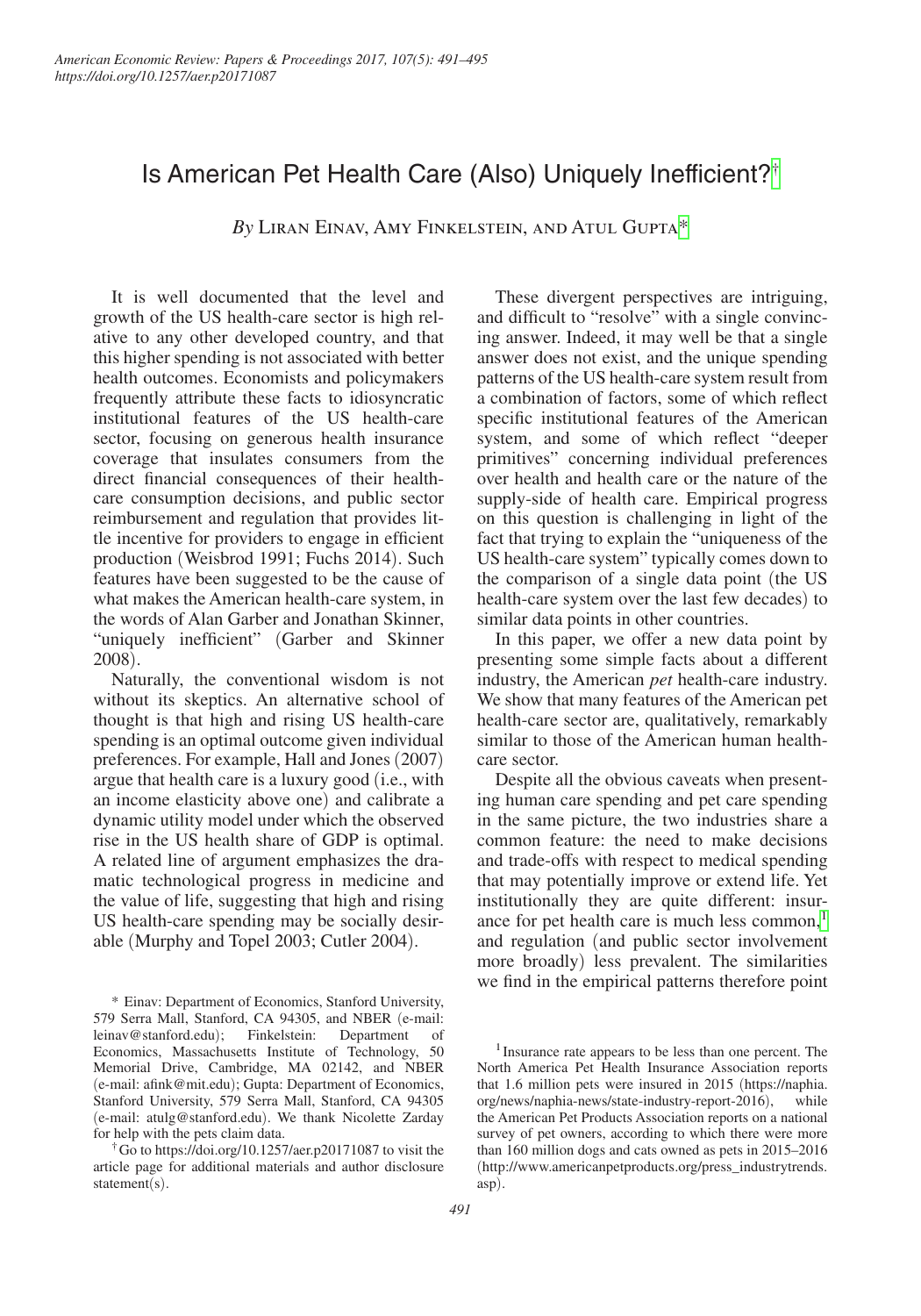

Figure 1. Growth of Pet Care Spending

*Notes:* Figure plots annual out-of-pocket spending per household in four spending categories. Spending is CPI adjusted and normalized by the 1996 spending of each category. Sample includes all households in the CEX with positive spending on pets. See text for more details.

to deeper primitives that are also influencing demand and supply of health-related products.

In the rest of the paper we document four similarities between American human healthcare spending and American pet health-care spending: (i) rapid growth in spending over the last two decades; (ii) a strong income-spending gradient; (iii) rapid growth in the employment of health-care providers; and (iv) a similar propensity for high spending at the end of life in pets and humans. More details on the data, variable definitions, and analyses are presented in the online Appendix.

We view the primary purpose of this short paper as bringing these facts into our collective consciousness to stimulate further discussion and insights. In the concluding section, we offer some initial thoughts of our own.

### **I. Patterns of Pet Care Spending Over Time and Across Income Groups**

We use annual data from the Consumer Expenditure Survey (CEX) from 1996–2012 to document patterns of spending on pets, and compare it to three other spending categories: (human) health care, housing, and entertainment. (Human) health-care spending in the CEX represents out of pocket spending by the household on health insurance premiums and health care. We choose housing and entertainment somewhat arbitrarily, as two other normal

goods, that are likely to correlate positively with income, within and across households. The CEX measure of spending on pets is composed primarily of two roughly similarly-sized subcategories: spending on "pet purchases and medical supplies" and on "veterinary services." We group these together here, and show in the online Appendix that patterns are similar if we restrict to just veterinary services.

We annualize spending, so that our unit of observation is a household-year, and convert spending to 2012 dollars (using the CPI-U price index). We limit our analysis to pet-owners (who range between 31 percent of households in 1996 to 35 percent in 2012, with a peak of 39 percent in 2010) by conditioning on household-years that report positive spending on pets. All analyses use the CEX sampling weights, which attempt to make it representative of the US population. Our final sample covers 84,341 household-year observations, which cover 57,346 unique households.<sup>[2](#page-1-0)</sup>

The growth of spending for each category is presented in Figure 1. We normalize each spending category by its  $1996$  level,<sup>[3](#page-1-1)</sup> and present the growth pattern in each category over our observation period. While housing and entertainment spending have been fairly flat over the 1996–2012 period, health-care spending has been steadily rising, with spending in 2012 being almost 50 percent higher than in 1996. This rapid growth in health-care spending has, of course, been widely documented and commented on previously. The key observation from Figure 1 is that the growth in spending on pets has followed health-care spending remarkably closely, with 2012 spending being 60 percent higher than spending on pets in 1996.

We also explore how spending on each category varies with income. To do so, we use the same sample, and for each category compute the average annual spending by income (using

<span id="page-1-0"></span>2The CEX conducts its interviews every quarter, with spending of participating households typically observed for four-consecutive quarters, which do not necessarily conform to calendar years. We aggregate quarters within a year, and then annualize to the calendar year level. Observations of the same household across calendar years are treated as independent observations. 3Spending levels across categories are naturally very dif-

<span id="page-1-1"></span>ferent. Housing spending per household in 1996 is \$10,558 (in 2012 dollars), health care is \$2,900, entertainment is \$3,230, and pets is \$550.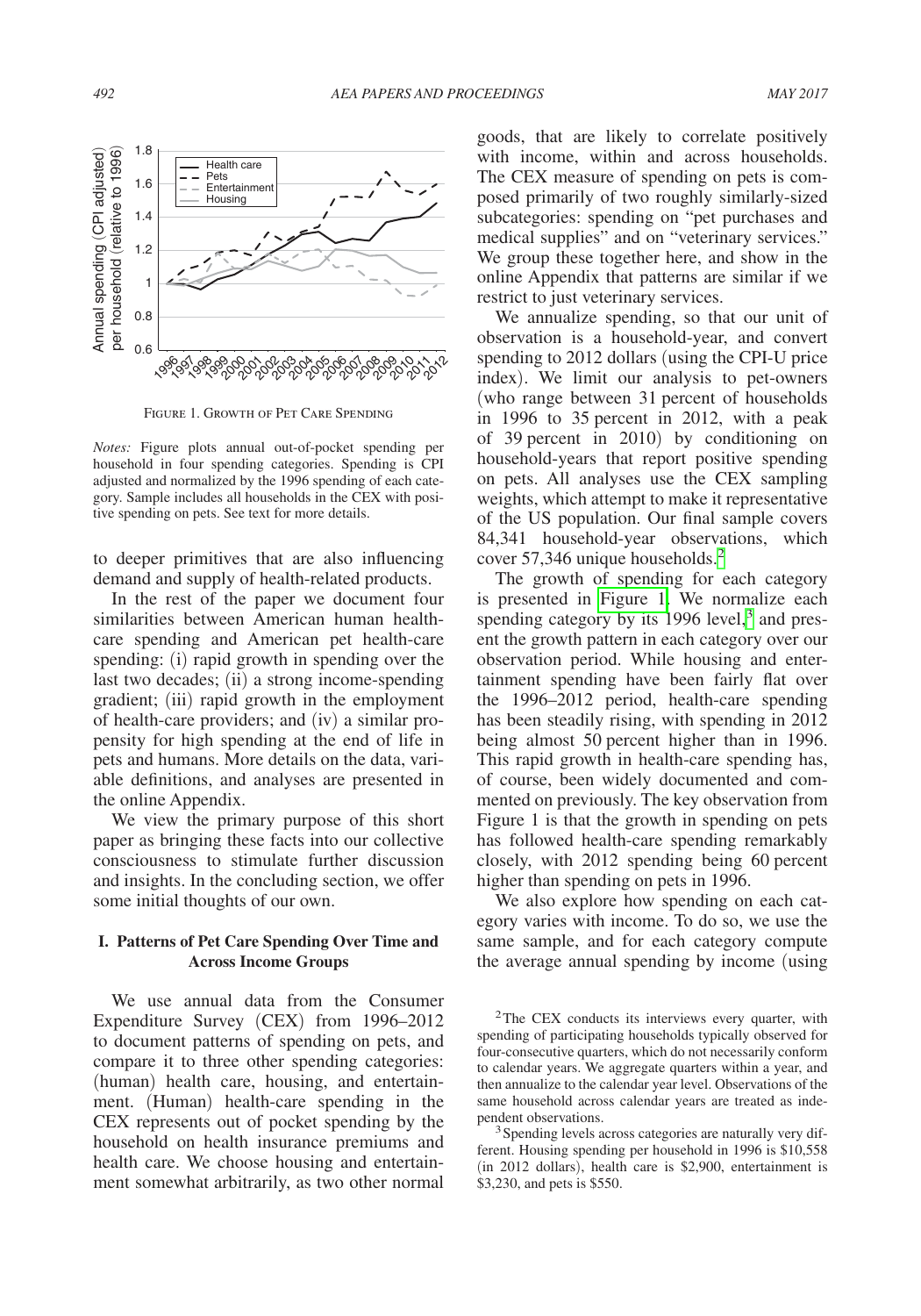

Figure 2. Pet Care Spending by Income

*Notes:* Figure plots the relationship between household income and annual spending in four spending categories. Spending is CPI adjusted and normalized by spending of the lowest income bracket for each category. Gray bars report the share of households in the baseline sample in each income category. Sample includes all households in the CEX with positive spending on pets except for 8 percent with missing income data. See the online Appendix for more details.

the categorical income brackets available in the CEX). Figure 2 presents the results, normalizing each spending estimate by the average household spending of the lowest income bracket (\$20,000 and less) for the corresponding spending category.

We make two observations based on the results. First, not surprisingly, all spending categories exhibit a fairly strong correlation between income and spending, with households in the highest income category (annual income greater than \$70,000) spending between 113 percent (for pets) to 258 percent (for entertainment) more than households in the lowest income category. Second, again we find the spending patterns for health care by income to be similar to those of pets. This was not obvious a-priori; indeed, we expected that health insurance would flatten this relationship for human health care relative to pet health care, where insurance or other redistributional policies are less common.

## **II. Growth of the Pet Care Sector**

In this section we use annual data from the County Business Patterns (CBP) from 1996–2013 to document employment and establishment growth for veterinarians and veterinarian-related services and compare it to



Figure 3. Growth of The Pet Care Sector

*Notes:* Figure plots annual employment (top) and annual number of establishments (bottom) in the two sectors and for the United States overall. It is based on data from the US census' County Business Patterns (CBP).

employment and establishment growth for physicians and physician-related services.

Figure 3 shows the results. We show employment in each sector and overall relative to its 1996 levels. Somewhat similarly to the growth in spending (Figure 1), we see that the supply of physicians has grown significantly faster than employment growth in other sectors (but, interestingly, slower than the spending growth). Yet, supply of veterinarians grew even faster: while the number of physicians in 2013 was about 40 percent higher than that in 1996, the number veterinarians almost doubled over the same period. The pattern of establishment growth appears similar.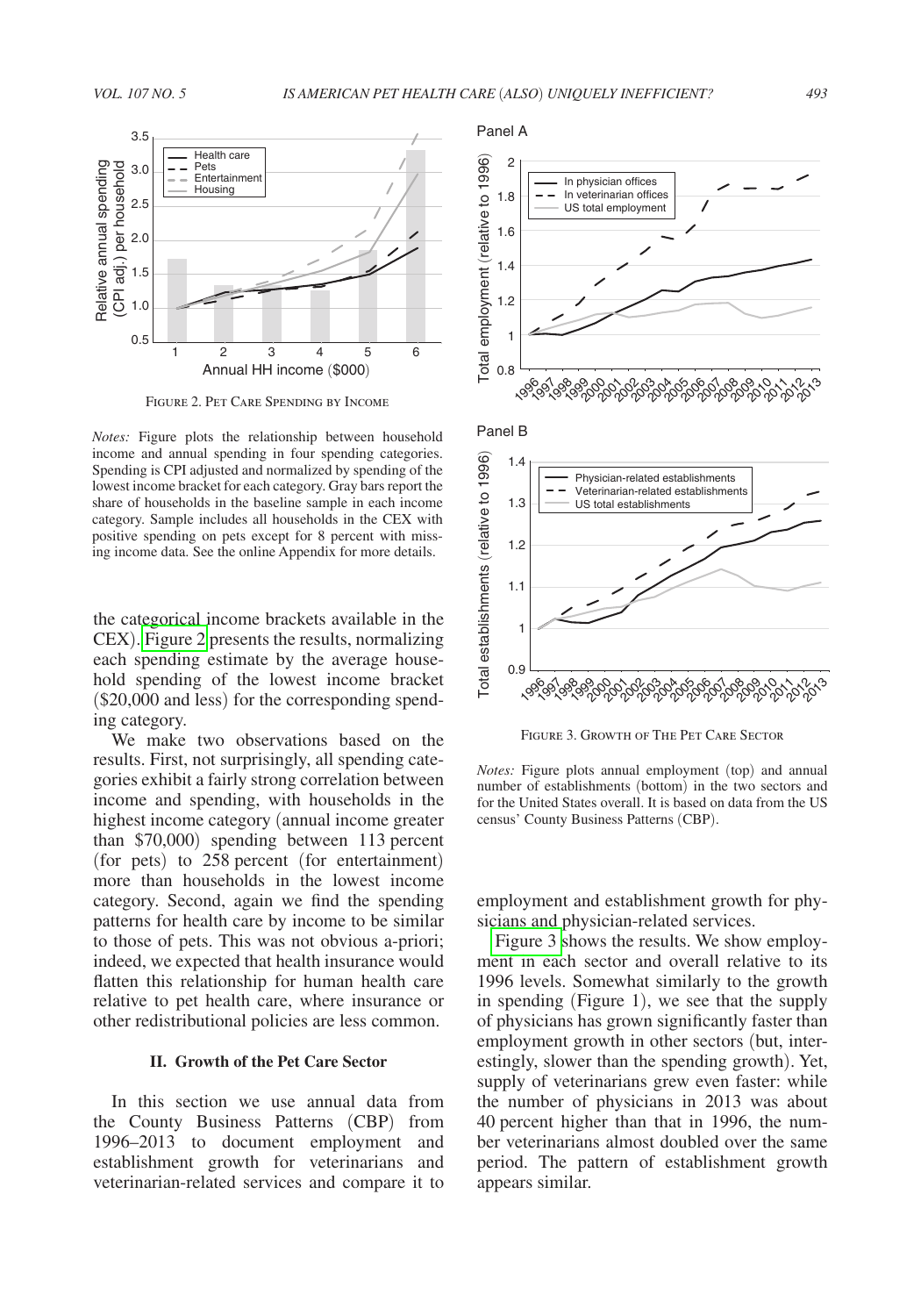#### **III. End-of-Life Spending Patterns**

We obtained a small extract of billing data from a single pet hospital in California. The hospital provided us with data on a randomly selected sample of 44 dogs who were treated for lymphoma between 2011 and 2014. We focus on 23 of these dogs who died within our observation period, obtained detailed information about their claim-by-claim bills, and aggregated total spending as a function of the number of months prior to death.

We then created a similar data extract for Medicare patients. Using data on beneficiaries in traditional, fee-for-service Medicare, we randomly selected 433 beneficiaries who were diagnosed with lymphoma and died in December of 2012, 2013, or 2014. Using detailed claim-level information, we construct in parallel total medical spending and used the claims data to aggregate total spending as a function of the number of months before death.

Figure 4 presents the main results. Separately for the small sample of deceased dogs and the larger sample of deceased Medicare beneficiaries, we normalize spending by the average monthly spending in the sample 10 to 12 months before death (which is \$183 for the average dog and \$3,520 for the average Medicare beneficiary), which we define (with all the obvious caveats) as a "regular month."

As one can see, there is a distinct end-of-life spike in spending for both populations. Average spending levels increase only mildly prior to death, and then spike up dramatically in the last month before death. Last-month spending is 5.3 times greater than a "regular month" for Medicare beneficiaries and 7.5 times of a "regular month" for dogs.

It may be interesting to note that last-month spending is more skewed for dogs. In contrast to the mean, the median last month does not show any sharp increase in spending for dogs, suggesting that, unlike Medicare beneficiaries, the majority of dogs die "cheaply" and the last-month spike in spending is driven by a smaller share of dogs.

Of course, although we find the patterns interesting, it is important to note that unlike the rest of the analysis in this paper—which uses standard, national data sources—the data on end-oflife spending for dogs with lymphoma relies on a very small sample of dogs from one specific pet



Figure 4. End-of-Life Spending Patterns

*Notes:* Figure plots monthly spending for the 12 months prior to death for a small sample of 23 lymphoma-diagnosed dogs and a larger sample of 433 lymphoma-diagnosed Medicare beneficiaries. Monthly spending is normalized by average monthly spending in the 10–12 months prior to death.

hospital which likely draws customers who are significantly richer than the average dog owner.

#### **IV. Discussion**

We presented several descriptive patterns about the pet health-care industry in the United States, which overall appear to be qualitatively similar to parallel well-documented and discussed patterns of the US (human) health-care sector.

All the obvious and appropriate caveats associated with the comparison of human health care and pet care notwithstanding, what drew us to the study of pet health care is the many similarities in the nature of the consumer choice problem, juxtaposed with sharp differences in the institutional environment in which the choice is made.

The two industries share many similarities. From a demand perspective, treatment decisions are triggered by health episodes that are often difficult to forecast, they are channeled by expert intermediaries who may not fully internalize the financial cost associated with treatment, and they often involve emotional and financial tradeoffs. From a supply perspective, the nature of technological progress is similar, and provision is channeled by lengthy education and training and the requirement for occupational licensing.